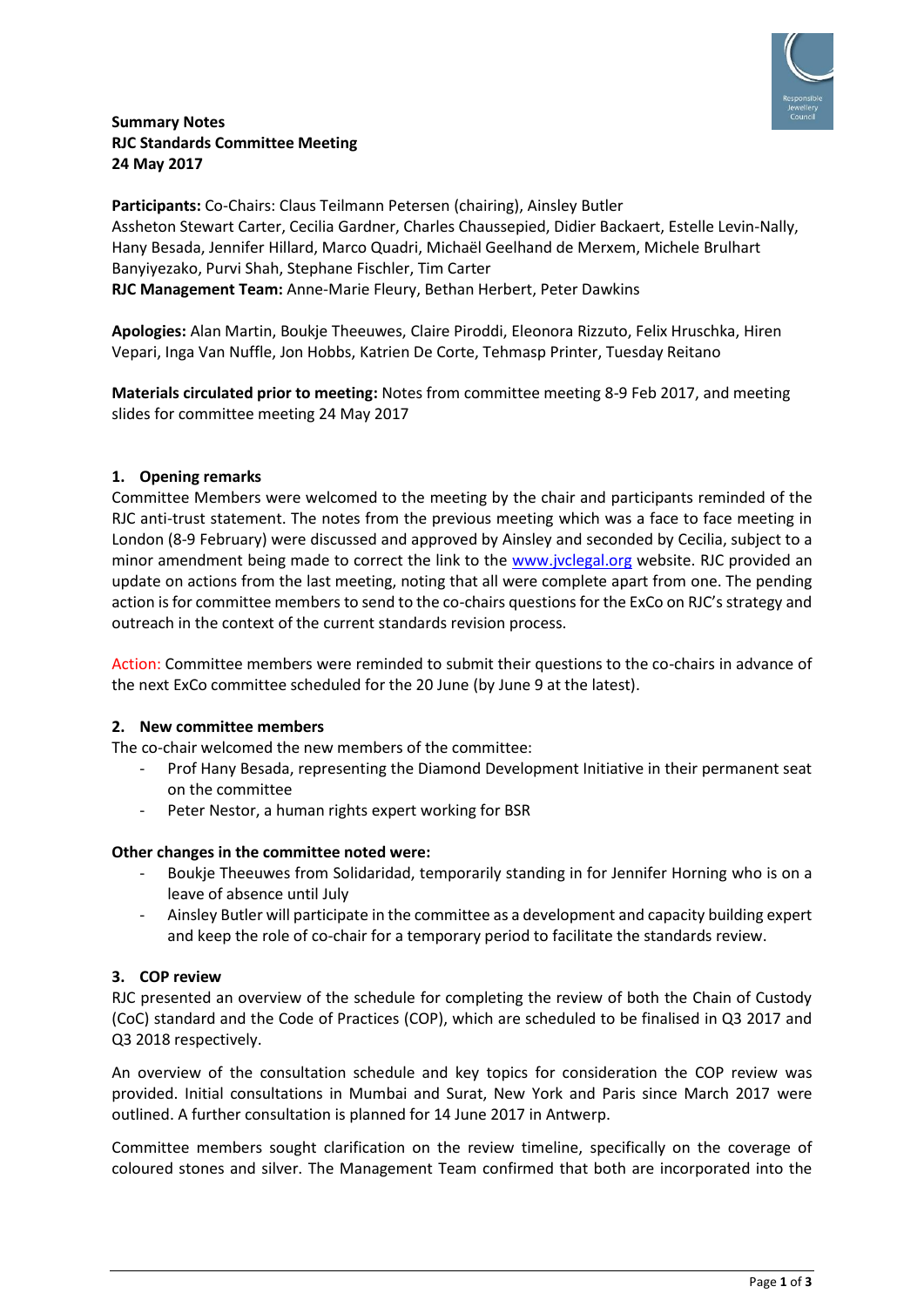timeline for updating the COP standard, with a view to launching the updated version with these materials in scope. Further information was provided on work carried out by the Dragonfly Initiative to assess how coloured stones can be covered in the COP. This work is being shared with RJC, and will include the results from 4 field trials. It was noted that work on silver had not yet began, however the inclusion of silver is expected to result in fewer changes to the COP.

Action: Management Team to prepare a 1 page summary for committee members on work done so far for coloured stones.

The Management Team responded to other questions put forward by the committee, confirming that its update of existing recognised certifications will include ISO 14001 and OHSAS 18001. There was also a discussion on the remit of the diamond working group convened by the RJC board to discuss how the provenance claims section of the COP can be strengthened with regards to responsible sourcing of diamonds and detection of undisclosed synthetic diamonds.

The Management Team noted that the focus of the next committee call will be on the public summary for COP.

## **4. CoC review**

The Management Team provided an overview of the work completed to date, including the public summary which was live between August and October 2015 and review of changes at the last committee meeting in February 2017.

A summary of the major changes proposed to the CoC, and the feedback from the public consultation (which ended in April 2017) was provided. Committee members debated the comments received on the definition of "conflict" in the context of sourcing materials and the level to which RJC should align its definition of "conflict" with the OECD in its due diligence guidance. A couple of committee members highlighted an EU project currently underway to define conflict and recommended that the outcomes of this work be considered in the review process. Another recommendation came from the committee for RJC to engage with stakeholders local to conflict affected areas to ensure their views are considered. The co-chair concluded that much work remains on the definition of conflict.

On the issue of widening the criteria for determining the eligibility of material as CoC recycled material, two members of the committee advised that it is imperative that the RJC increases the volume of eligible CoC material and that the proposals put forward to accept gold from bullion banks, recovered content, and mines was imperative to the survival of the standard. This is contrary to some of the feedback received.

Given the continued divergent views on the following issues, the Management Team proposed convening webinars to consult further on revised changes, targeting RJC members and key stakeholders:

- 1) definition of conflict
- 2) eligible recycled material from bullion banks
- 3) eligible recycled material that is "recovered content" (eg, e-waste)
- 4) eligible mined material from mines that are independently validated to conform, in all material aspects, with the RJC COP (eg TSM and ICMM)

The committee agreed to the Management Team's proposal to host an additional round of public consultation on the changes to the CoC, citing transparency and credibility as the key reasons for this. The resulting change to the timeline is anticipated to be a few months, with completion of the CoC review anticipated to be before the end of 2017. It was emphasised that this should not overly compromise the timeline of the COP review.